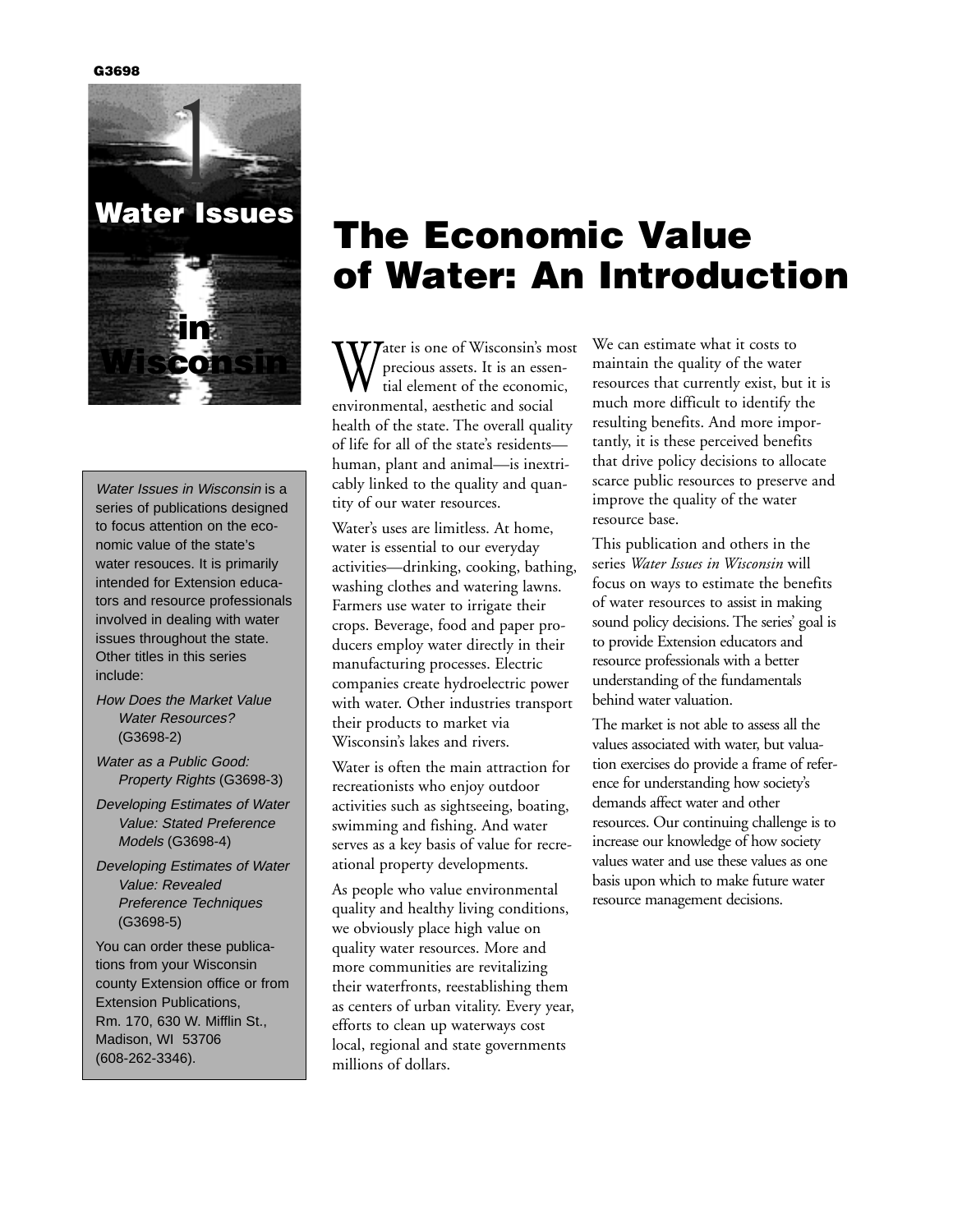

A kayaker at the Wausau Dam. Conflicts over the appropriate use of the state's water resources will increase as Wisconsin's population grows and its industries, particularly tourism, expand.

river to retain its natural course. Swimmers and anglers regularly confront jet skiers or water skiers.

Modern lifestyles promote the use of water more than in the past, placing tremendous pressure on limited resources. As a result, we are forced to make choices with respect to how water will be used and who will use it.

#### **People value water for different reasons**

Because our water resources have become an integral part of our economy, any discussion of policy poses questions about the economic value of the resource base. The difficulty is that these economic values vary by user and can be hard to measure.

## **Water and scarcity issues**<br>**TT77** isconsin is blessed with abun-

W isconsin is blessed with abun-<br>include approximately 15,000<br>include 5.2 million approximately 15,000 dant water resources that inland lakes, 5.3 million acres of wetlands, 43,000 miles of rivers and streams and more than 6.4 million acres of Lake Michigan and Lake Superior that lie within state boundaries. We are also fortunate to have a vast quantity of groundwater. Given this wealth of water resources, it would certainly appear that we have water to spare.

Unfortunately, even though water is plentiful, it is still considered a scarce resource in Wisconsin. This is because there is simply not enough water to allow everyone to use it as they wish. In addition, both the population and industry are growing and user conflicts abound.

Examples of such conflicts are not hard to find. Downstream residents regularly question the quality of upstream sewage treatment facilities. A proposed dam of the Kickapoo River System in southwestern Wisconsin was rejected by those who wanted the



Beverage manufacturers are one of the numerous industries in the state to use water directly in their production processes.

— **2** —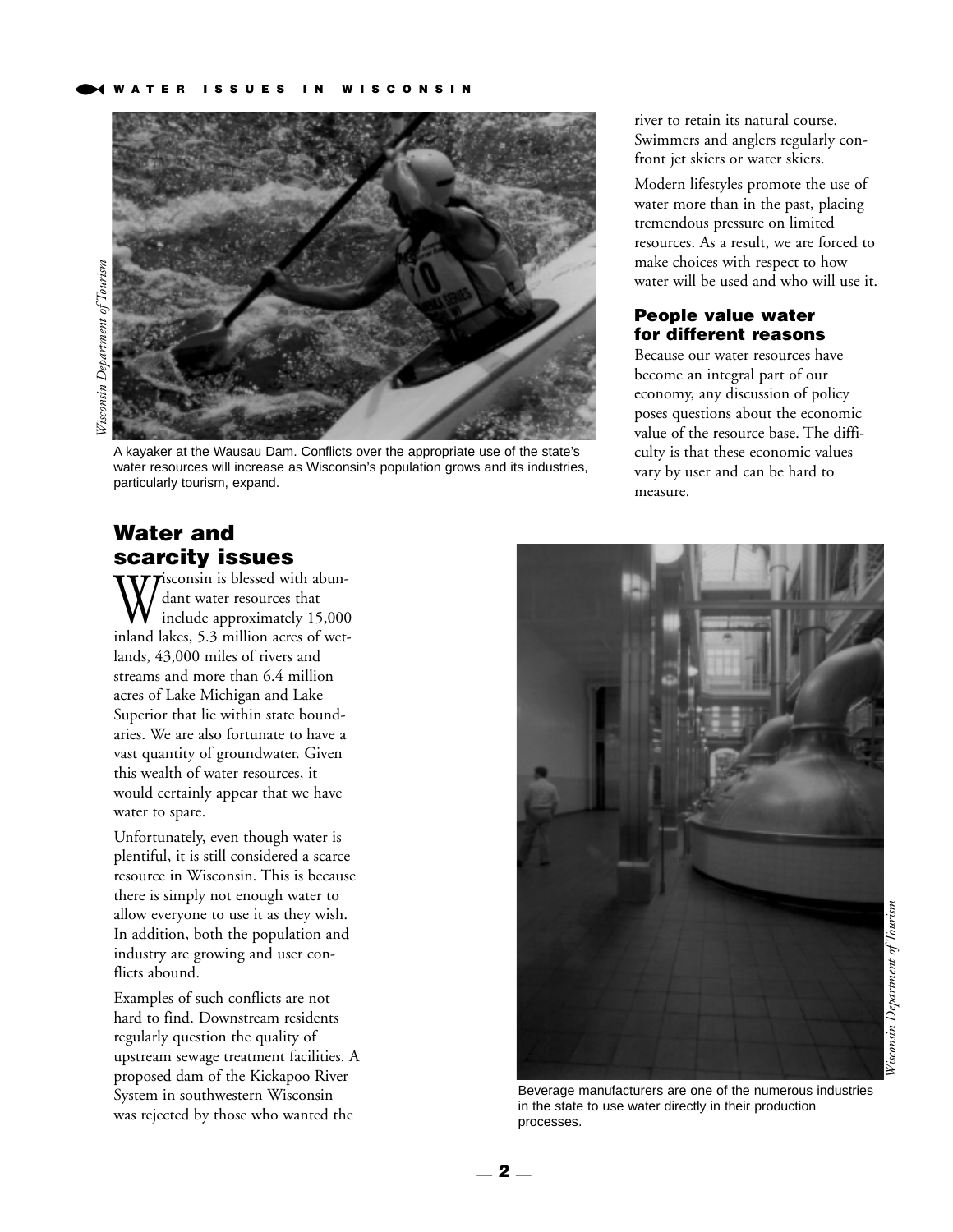To choose the use or combination of uses most beneficial to everyone, we must be able to place some sort of value on water resources. Each use of water is supported by different user values. Anglers value a particular body of water based on the number of fish they can catch. Lakeshore property owners value their lake because it adds to the aesthetic and real estate value of their properties. Hydroelectric companies value specific stretches of river based on the amount of electricity they can produce. Barge operators may value a certain body of water because it is the least expensive and most navigable route between two ports. Birdwatchers value wetlands based on the number of waterfowl they can observe. The values placed on water resources are many and varied.

### **An economist's view of water value**

Today, there are two commonly used scientific approaches to valuing all natural resources, including water. The first asks individuals directly what they would be willing to pay for a given amount of a resource—in this case, water. The second approach estimates value by identifying the amount an individual



A lake trout angler displays his catch at Gills Rock. Water-based recreation such as lake trout fishing is an important part of the state's tourism industry.

is willing to pay for goods or services that require that resource.

For example, economists have estimated the value of a lake by measuring the difference between the market value of property on the lake and the market value of similar property located elsewhere. The difference between these two market values is attributed to the lake's presence, and serves as an indicator of its economic value.

#### **Use values and non-use values**

Determining the value of an individual's or group's use of water is extremely difficult unless we understand the reasons why individuals value water.

The classification of different values begins with the concept of total economic value (or TEV—see figure 1). By determining how people use water, we can determine how they value it. As illustrated in figure 1, the total eco-



— **3** —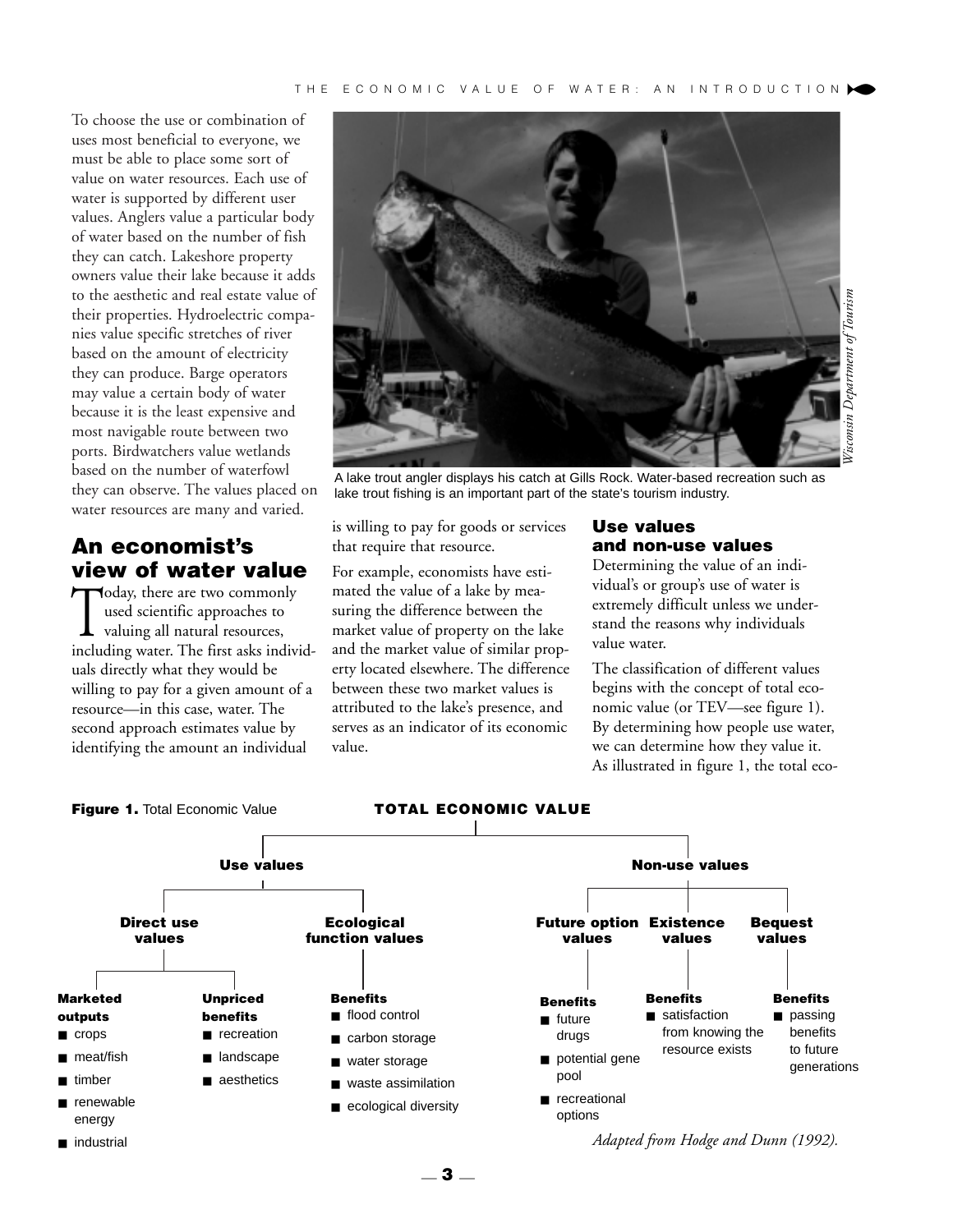### § **WATER ISSUES IN WISCONSIN**

nomic value of water is divided into two distinct categories: **use values** and **non-use values**.

**Use value** refers to the benefit an individual receives from the *direct* or *indirect* use of water. One aspect of water's **use value** comes from its direct use in the production of goods and services and the support of human livelihood. Direct uses of water include drinking, waste disposal and industrial processes. For example, the use value of water to a manufacturer is closely related to the degree to which water is a necessary part of the production of a given commodity. The **use value** of water is particularly important for the beer-making industry because water is vital to the production of beer. There are also businesses that bottle and sell spring water for direct consumption. These are examples of water's direct use value.

The value ascribed to the indirect use of water is also considered use value. Activities considered indirect uses of water relate to recreation and tourism such as sport fishing, sightseeing and boating. Indirect uses are those in which water is not directly used to produce a commodity. The value an indirect use of water receives is characterized by its less tangible benefits<sup>1</sup> to the water user. In other words, a tourist may place value solely on a waterfall's aesthetic quality—not on its industrial production capacity.

The third aspect of **use value** is ecosystem function value. This value recognizes that all forms of life need water to survive and as a result individuals may value water simply because it sustains the environment. Simply stated, people appreciate and value viable, healthy and productive ecosystems. Ecosystem function value attempts to measure this type of benefit.

**Non-use value**, on the other hand, is not based on the actual use of water. Rather, it is predicated on the notion that people often appreciate water even when they are not actually using it. There are three main **non-use values**:

- 1. existence value;
- 2. future option value; and
- 3. bequest value.

Existence value means that an individual places value on the fact that water, and the functions it supports, exist. The same principle can also apply to other resources.

Existence value does not imply that the individual will ever actually use a particular resource; it simply means that he or she values the fact that it exists. An example of existence value occurs when we consciously preserve land as wilderness, such as the Boundary Waters canoe area in northeastern Minnesota. We set aside land to preserve pristine lakes because we assign a high value to their very existence though we may never use them personally.



Canada geese at a wildlife sanctuary near Green Bay. The lakes, rivers, streams and wetlands of Wisconsin are home to diverse plant and animal species. An adequate and clean water supply is required for the health of the state's natural environment.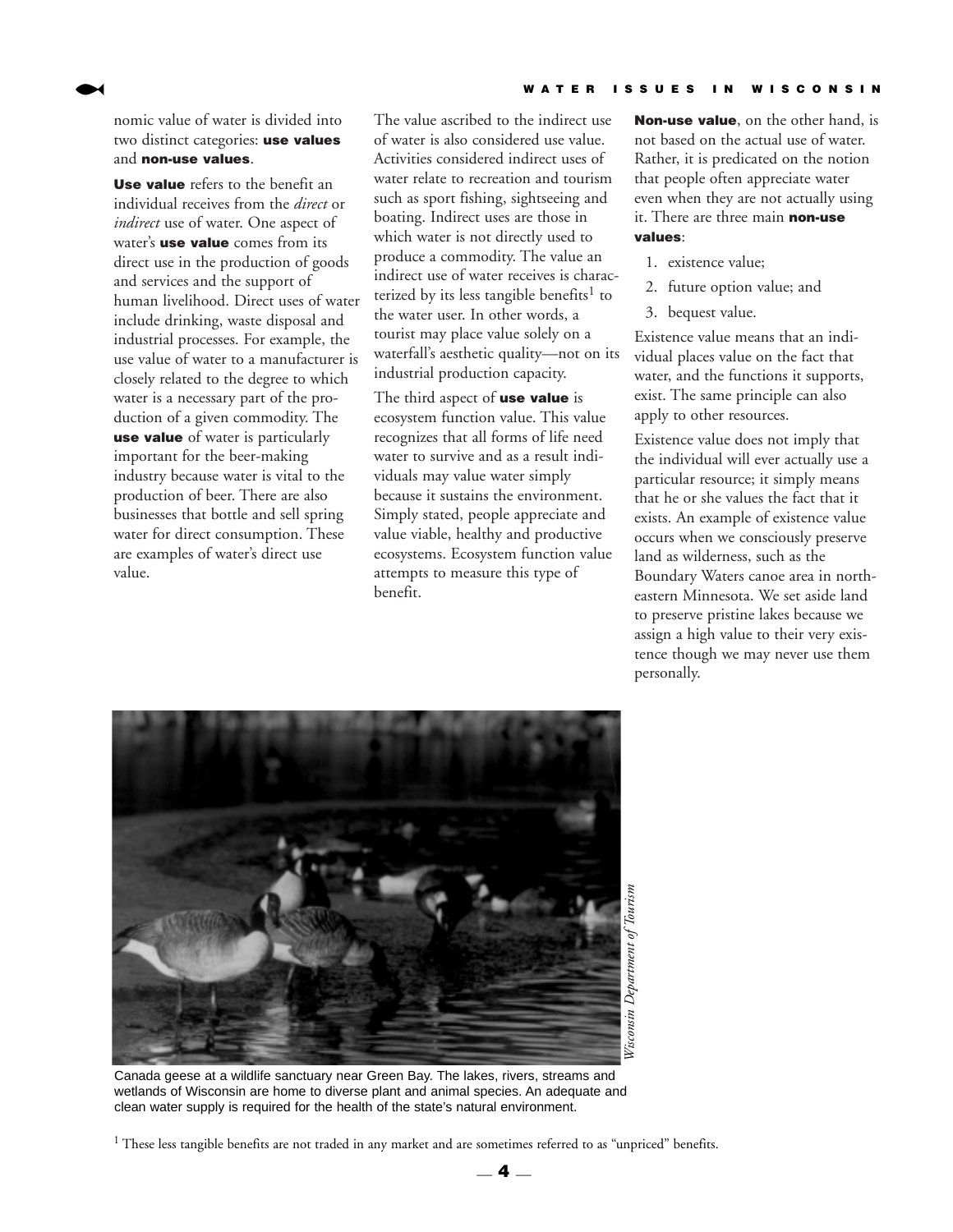The second part of non-use value is option value. The concept of option value refers to the value placed on a resource's future use. Because individuals may not know whether they will need to use a particular resource in the future, they are willing to pay to maintain their ability, or option, to use it at some future point.

The preservation of sensitive lakeshore provides an example of a situation in which future option value is taken into account. State and local units of government have made an effort to preserve shoreland because it may be needed in the future to preserve an aquatic ecosystem.Thus, the state retains the option to keep the land in a natural state.

The third part of non-use value is called bequest value. This is the value an individual places on the ability to preserve a resource so that it can be used by future generations.

Bequest value is distinct from option value because it does not preserve an individual's option to use a resource. Rather, bequest value deals with preserving the use of a resource for later generations. For example, we have assigned protected status to various natural areas so the land may be maintained in its natural state for generations to come. Good examples include the Apostle Islands National Lakeshore on Lake Superior and the many miles of wild rivers designated as protected areas in northwestern Wisconsin. Here again, public policy reflects the value Wisconsin residents place on passing a healthy, viable natural resource base on to their children and their children's children.

The total economic value of water is a combination of all five different use and non-use values:

- 1. direct use;
- 2. indirect use;
- 3. existence;
- 4. future option; and
- 5. bequest values.

Estimating the economic value of water involves understanding and realizing that individuals value water in different ways. Through this understanding, we try to incorporate these values in Wisconsin's water management policies and make informed decisions regarding the state's water resources.

#### **How the marketplace values resources**

Understanding why individuals value water is only half of the issue. To gain a full understanding of the value of water resources we must also observe how these resources are valued in the marketplace. We have begun to realize and understand how water resources contribute to the quality of life in Wisconsin. Effective public policy, which influences our use of resources, requires that we be able to weigh alternative uses.

The next publication in this series, *How Does the Market Value Resources?* (G3698-2) explains how water resources are valued in the marketplace and examines whether or not the high value society places on water is actually reflected in its market value.



A waterfall near Osceola. Water is an essential element of the economic, environmental, aesthetic and social health of our state.

— **5** —